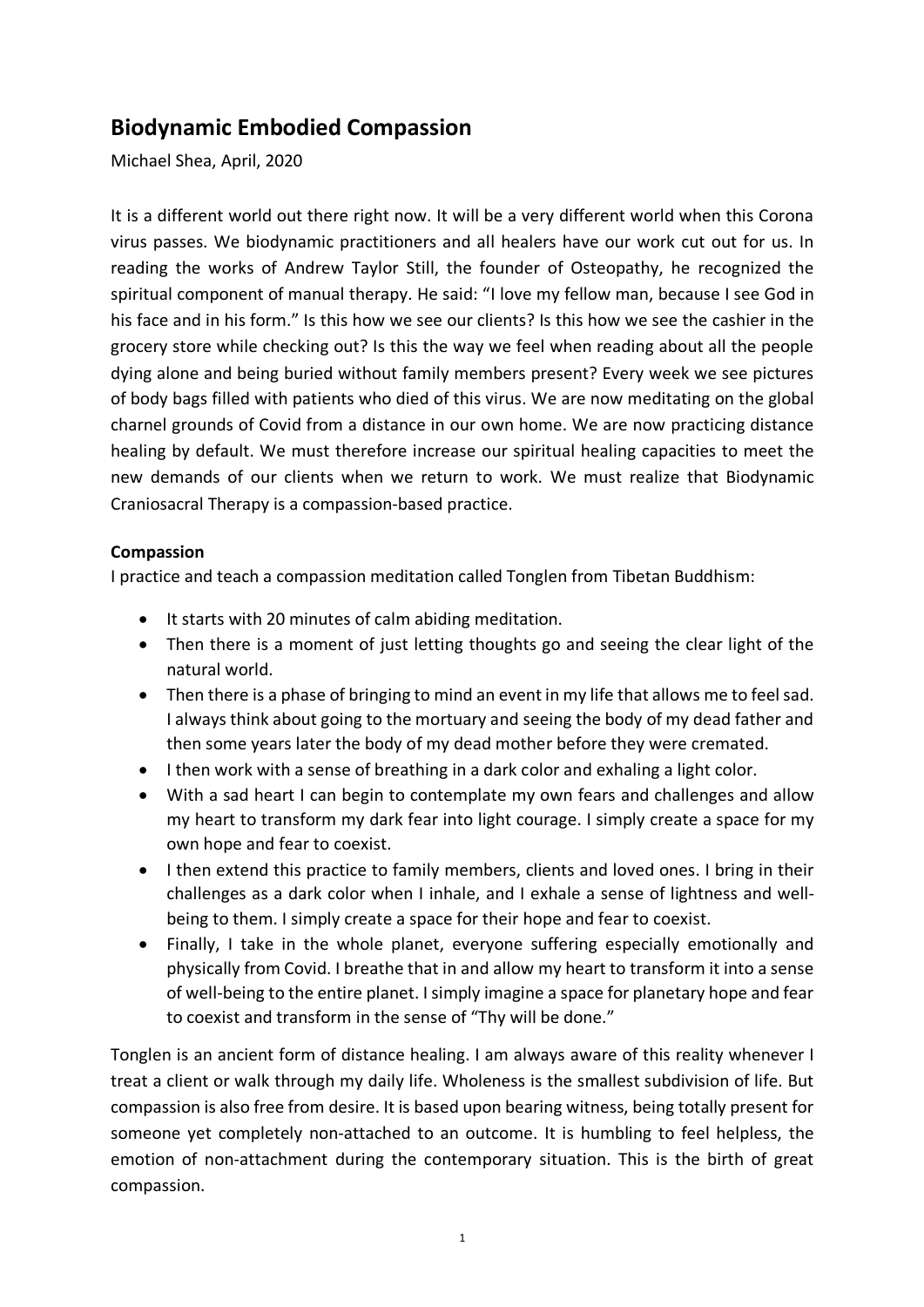#### **Intercessory Prayer**

Distance healing is also called intercessory prayer. It is well researched and people with medical conditions who we don't even know, can get better when their names are given to prayer groups thousands of miles away. We can help people feel better and not even know them! Imagine such easy and effortless compassion. This is distance healing in the metaphor of intercessory prayer. Such prayer is based on devotion and humility, the hallmarks of compassion. It is also enough to pray for the highest or deepest good to emerge during a pandemic. Or perhaps the pandemic is the manifestation of a higher or deeper goodness? How do each of us pray for the planet and its well-being? In what form does that prayer take place such as with words or visualizations?

### **Biodynamic Shamanism**

This notion of distance healing is also seen in shamanism which means outside normal sensory experience and perception. Shamanism is the original healing methodology on the planet developed in traditional cultures. Shamanic skills evolved from complete integration with the natural world. Isn't this component of integrating the natural world into biodynamic practice what Jim Jealous DO, the godfather of Biodynamic Osteopathy has insisted upon for a long time? Shamanism requires a phase of separation from the ordinary world. Isn't this social distancing? Everyone can feel the deeper energies stirring now that we are separated from each other and the world. The deeper energies are death and dying at many levels. This is the second step in biodynamic shamanism to acknowledge the depth of our current experience. The charnel grounds are multidimensional and ever present.

### This is what Joan Halifax says about shamanism:

"Dissent to the realm of the dead, home of disease spirits, speaks to the fundamental helplessness of humanity. Encountered in the depths are ravenous spirits that instruct as they destroy. The shaman's receptivity to the world of creatures opens after he or she has surrendered to death... The shaman partakes of the raw nectar of the world of creatures. Raw death and a non-dualistic, amoral universe are revealed. There is no morality in the stare of the hawk; nor is there morality in death." Joan Halifax, Shaman - The Wounded Healer. 1982

Biodynamic shamanism means we are familiar with death by having had a near death experience and been initiated by it. We can also work with death through palliative care training as a spiritual aptitude. We relax around death. All clients are dying as we are too. Our contemporary situation demands we look at death in the eye without fear. We turn our face into the wind. In this way, ignition which is integral to biodynamic practice, becomes an initiation via the Breath of Life that emerges from the heart and the stillness that centers our heart. This is the final stage in our biodynamic shamanism.

### **The Gift**

Each biodynamic practitioner has their own gift, their expression of the potency of the Breath of Life. We must integrate the skills that are given to us from outside via our teachers and those that emerge from inside from a devoted spiritual practice. Each of us is charged with forming our own method to heal ourselves and each other under the biodynamic guidance of